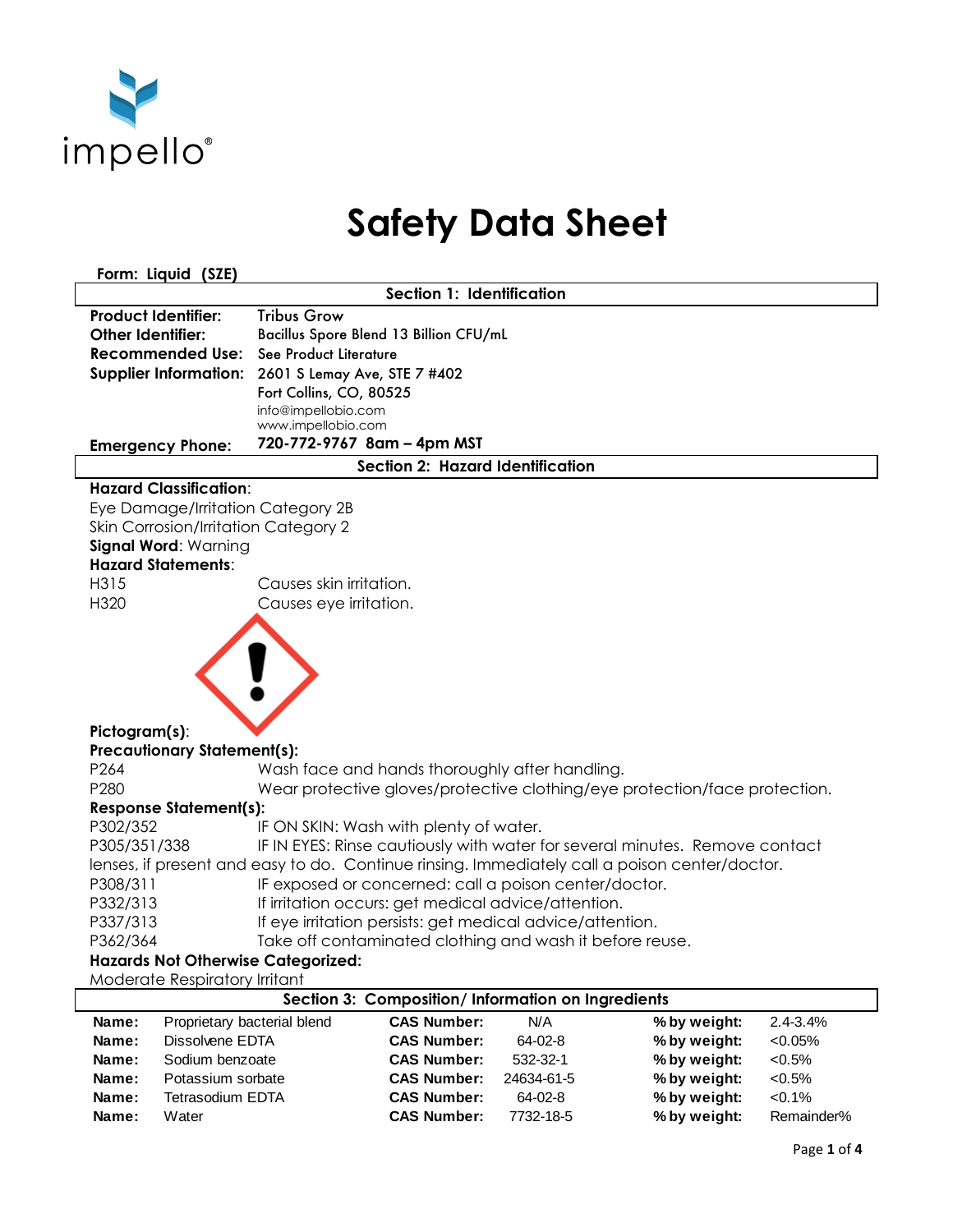

| <b>Section 4: First-Aid Measures</b>                                                        |                                                                                   |                                                                                            |  |  |  |  |
|---------------------------------------------------------------------------------------------|-----------------------------------------------------------------------------------|--------------------------------------------------------------------------------------------|--|--|--|--|
| Inhalation:                                                                                 | If inhaled remove from contaminated area to fresh air. Report the situation. Seek |                                                                                            |  |  |  |  |
|                                                                                             | medical attention if allergic response is exhibited.                              |                                                                                            |  |  |  |  |
| <b>Eye Contact:</b>                                                                         |                                                                                   | In case of contact with eyes, flush eyes with low pressure water for at least 15 minutes.  |  |  |  |  |
|                                                                                             |                                                                                   | If irritation develops, seek medical attention.                                            |  |  |  |  |
| <b>Skin Contact:</b>                                                                        |                                                                                   | In case of contact with skin, wash skin with soap and cold water.<br>Remove                |  |  |  |  |
|                                                                                             | contaminated clothing and wash.                                                   |                                                                                            |  |  |  |  |
| Ingestion:                                                                                  |                                                                                   | If swallowed, rinse mouth and throat thoroughly with tap water. Drink water.               |  |  |  |  |
|                                                                                             |                                                                                   | <b>Section 5: Fire-Fighting Measures</b>                                                   |  |  |  |  |
| <b>Suitable Extinguishing Media:</b><br>Standard procedure for chemical fires. Foam. Water. |                                                                                   |                                                                                            |  |  |  |  |
| <b>Non-Suitable Extinguishing Media:</b><br>None                                            |                                                                                   |                                                                                            |  |  |  |  |
| <b>Specific Exposure Hazards:</b>                                                           |                                                                                   | None                                                                                       |  |  |  |  |
| <b>Protective Equipment:</b><br>No special requirements                                     |                                                                                   |                                                                                            |  |  |  |  |
|                                                                                             |                                                                                   | Section 6: Accidental Release Measures                                                     |  |  |  |  |
| <b>Personal precautions,</b>                                                                |                                                                                   | Use only with adequate ventilation/personal protection. Avoid breathing                    |  |  |  |  |
| <b>Emergency Procedures:</b>                                                                |                                                                                   | dust or spray mist. Avoid formation of dust and aerosols. (See section 8).                 |  |  |  |  |
| <b>Containment methods:</b>                                                                 | Prevent further leakage or spillage if safe to do so.                             |                                                                                            |  |  |  |  |
| <b>Cleanup Procedures:</b>                                                                  |                                                                                   | Contain and remove spilled product by mechanical means or with a                           |  |  |  |  |
|                                                                                             |                                                                                   | vacuum cleaner equipped with a high efficiency filter. Avoid formation                     |  |  |  |  |
|                                                                                             |                                                                                   | of aerosol.                                                                                |  |  |  |  |
| <b>Section 7: Handling and Storage</b>                                                      |                                                                                   |                                                                                            |  |  |  |  |
| <b>Safe Handling:</b>                                                                       |                                                                                   | Never handle product without appropriate personal protective                               |  |  |  |  |
|                                                                                             |                                                                                   | equipment in accordance with Section 8. Avoid misting, splashing, and                      |  |  |  |  |
|                                                                                             |                                                                                   | high pressure washing.<br>Ensure good ventilation of the room when                         |  |  |  |  |
|                                                                                             | handling this product.                                                            |                                                                                            |  |  |  |  |
| Storage:                                                                                    |                                                                                   | Keep container tightly closed in a cool, dry, well ventilated place.                       |  |  |  |  |
|                                                                                             |                                                                                   | Section 8: Exposure Controls/Personal Protection                                           |  |  |  |  |
|                                                                                             |                                                                                   | Appropriate engineering controls: Adequate ventilation required for dusty/misty conditions |  |  |  |  |
| <b>Eye/face protection:</b>                                                                 | Wear protective glasses or eye shield                                             |                                                                                            |  |  |  |  |
| <b>Skin protection:</b>                                                                     |                                                                                   | Impermeable gloves recommended                                                             |  |  |  |  |
| <b>Respiratory Protection:</b>                                                              |                                                                                   | Use NIOSH approved respiratory protection such as full face mask                           |  |  |  |  |
|                                                                                             |                                                                                   | <b>Section 9: Physical and Chemical Properties</b>                                         |  |  |  |  |
| Appearance:                                                                                 |                                                                                   | Amber colored liquid                                                                       |  |  |  |  |
| Odor:                                                                                       |                                                                                   | Characteristic fermentation odor                                                           |  |  |  |  |
| <b>Odor Threshold:</b>                                                                      |                                                                                   | Not available                                                                              |  |  |  |  |
| pH:                                                                                         |                                                                                   | $4.0 - 4.3$                                                                                |  |  |  |  |
|                                                                                             | Melting point/freezing point:                                                     | Not available                                                                              |  |  |  |  |
|                                                                                             | Initial boiling point and boiling range:                                          | Not available                                                                              |  |  |  |  |
| Flash point:                                                                                |                                                                                   | Not available                                                                              |  |  |  |  |
| <b>Evaporation rate:</b>                                                                    |                                                                                   | Not available                                                                              |  |  |  |  |
| Flammability (solid, gas):<br>Not available                                                 |                                                                                   |                                                                                            |  |  |  |  |
| Upper/lower flammability or explosive limits: Not available                                 |                                                                                   |                                                                                            |  |  |  |  |
| <b>Vapor Pressure:</b>                                                                      |                                                                                   | Not available                                                                              |  |  |  |  |
| <b>Vapor Density:</b>                                                                       |                                                                                   | Not available                                                                              |  |  |  |  |
| <b>Relative Density:</b>                                                                    |                                                                                   | Not available                                                                              |  |  |  |  |
| Solubility:                                                                                 |                                                                                   | Miscible                                                                                   |  |  |  |  |
|                                                                                             | Partition coefficient: n-octonol/water:                                           | Not available                                                                              |  |  |  |  |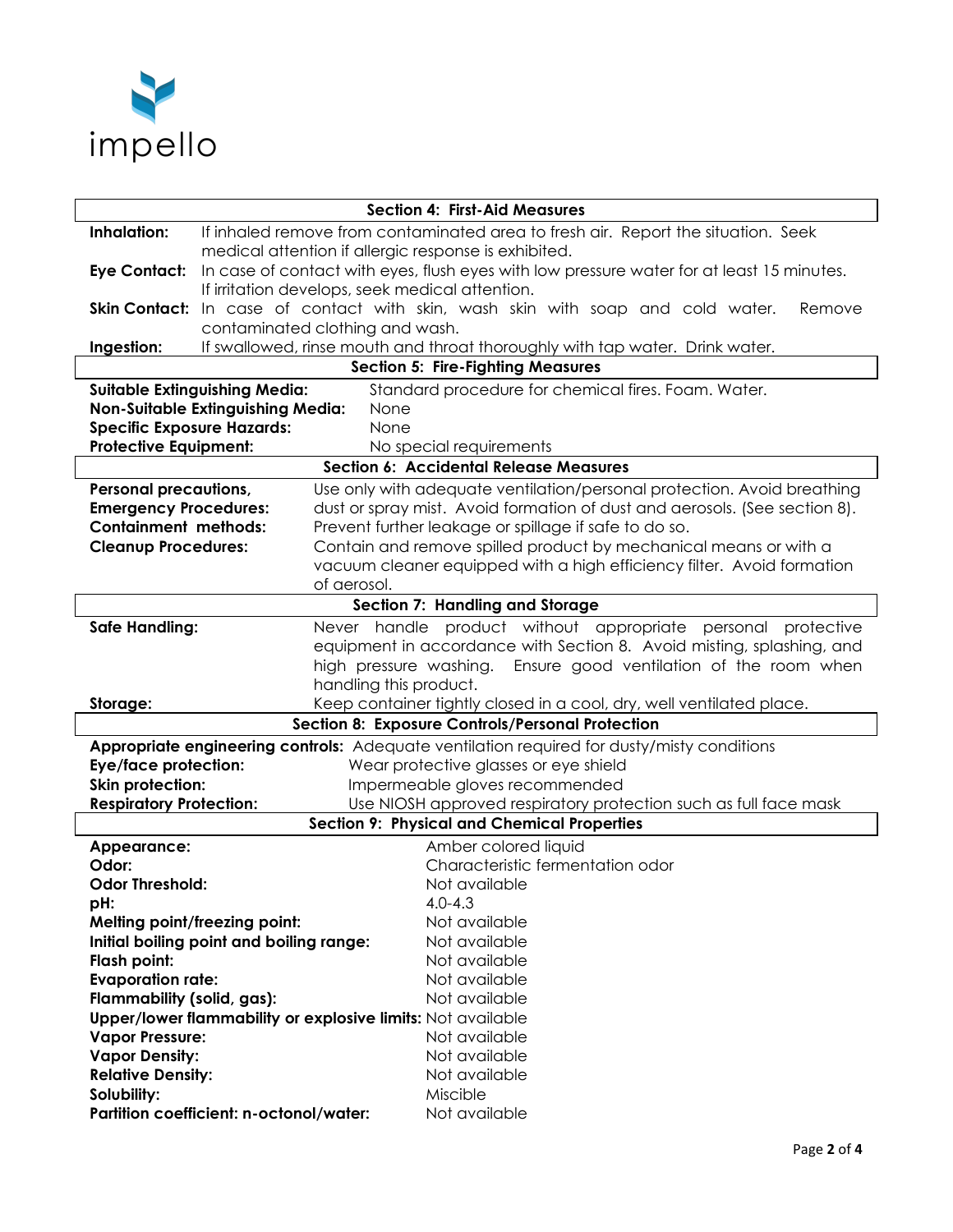

| Auto-ignition temperature:                                                              | Not available                                                                                        |  |  |  |  |
|-----------------------------------------------------------------------------------------|------------------------------------------------------------------------------------------------------|--|--|--|--|
| <b>Decomposition temperature:</b>                                                       | Not available                                                                                        |  |  |  |  |
| Viscosity:                                                                              | Not available                                                                                        |  |  |  |  |
| Section 10: Stability and Reactivity                                                    |                                                                                                      |  |  |  |  |
| <b>Reactivity:</b>                                                                      | Not available                                                                                        |  |  |  |  |
| <b>Chemical Stability:</b>                                                              | Stable under normal storage conditions                                                               |  |  |  |  |
| <b>Hazardous reactions:</b>                                                             | Not available                                                                                        |  |  |  |  |
| <b>Conditions to avoid:</b>                                                             | Not available                                                                                        |  |  |  |  |
| Incompatible materials:                                                                 | Not available                                                                                        |  |  |  |  |
| Hazardous Decomposition Products: Not available                                         |                                                                                                      |  |  |  |  |
|                                                                                         | Section 11: Toxicological Information                                                                |  |  |  |  |
| <b>Routes of Exposure:</b>                                                              | Eye contact, skin contact, ingestion, inhalation                                                     |  |  |  |  |
| Symptoms:                                                                               |                                                                                                      |  |  |  |  |
| Immediate:                                                                              | May cause irritation to the eyes, skin, mucus membranes, and the                                     |  |  |  |  |
|                                                                                         | upper respiratory tract                                                                              |  |  |  |  |
| Delayed:                                                                                | Not available                                                                                        |  |  |  |  |
| <b>Acute toxicity:</b>                                                                  | Not available                                                                                        |  |  |  |  |
| <b>Eye Irritation:</b>                                                                  | May cause minor irritation                                                                           |  |  |  |  |
| <b>Skin Irritation:</b>                                                                 | May cause minor irritation                                                                           |  |  |  |  |
| <b>Respiratory Irritation:</b>                                                          | May cause minor irritation                                                                           |  |  |  |  |
| <b>Sensitization towards product:</b>                                                   | There is no evidence of sensitizing potential                                                        |  |  |  |  |
| <b>Germ cell mutagenicity:</b>                                                          | Not available                                                                                        |  |  |  |  |
| <b>Reproductive toxicity:</b>                                                           | Not expected to produce reproductive toxicity                                                        |  |  |  |  |
| <b>Carcinogenicity:</b>                                                                 | Not classified as a carcinogen by IARC, OSHA, or NTP                                                 |  |  |  |  |
|                                                                                         | Section 12: Ecological Information                                                                   |  |  |  |  |
| <b>Ecotoxicity:</b>                                                                     | Not available                                                                                        |  |  |  |  |
| <b>Persistence and degradability:</b>                                                   | Product is readily biodegradable                                                                     |  |  |  |  |
| <b>Bioaccumulative potential:</b>                                                       | Not available                                                                                        |  |  |  |  |
| Mobility in soil:                                                                       | Not available                                                                                        |  |  |  |  |
| Other adverse effects:                                                                  | Not available                                                                                        |  |  |  |  |
| <b>Section 13: Disposal Considerations</b>                                              |                                                                                                      |  |  |  |  |
|                                                                                         | No special disposal method required, except that in accordance to all applicable federal, state, and |  |  |  |  |
| local regulations.                                                                      |                                                                                                      |  |  |  |  |
| Section 14: Transport Information                                                       |                                                                                                      |  |  |  |  |
| <b>Harmonized Tariff Code:</b>                                                          | 3002.90.10 (for Microbials)                                                                          |  |  |  |  |
| <b>UN Number:</b>                                                                       | Not classified                                                                                       |  |  |  |  |
| <b>UN Proper Shipping Name:</b>                                                         | Not classified                                                                                       |  |  |  |  |
| <b>Transportation Hazard Class:</b>                                                     | Not classified                                                                                       |  |  |  |  |
| <b>Packing Group:</b>                                                                   | Not classified                                                                                       |  |  |  |  |
| <b>Transport Environmental Hazard:</b>                                                  | Not classified                                                                                       |  |  |  |  |
| <b>Transport Special Precautions:</b>                                                   | Not classified                                                                                       |  |  |  |  |
| <b>MARPOL:</b>                                                                          | Not classified                                                                                       |  |  |  |  |
| Section 15: Regulatory Information                                                      |                                                                                                      |  |  |  |  |
| All components of this product are listed or exempt from listing on the TSCA Inventory. |                                                                                                      |  |  |  |  |
| Section 16: Other Information                                                           |                                                                                                      |  |  |  |  |
| Revision History: Effective Date: 09/21/17                                              | First Issue<br>GHS 2015 FORMAT<br>Supersedes:                                                        |  |  |  |  |